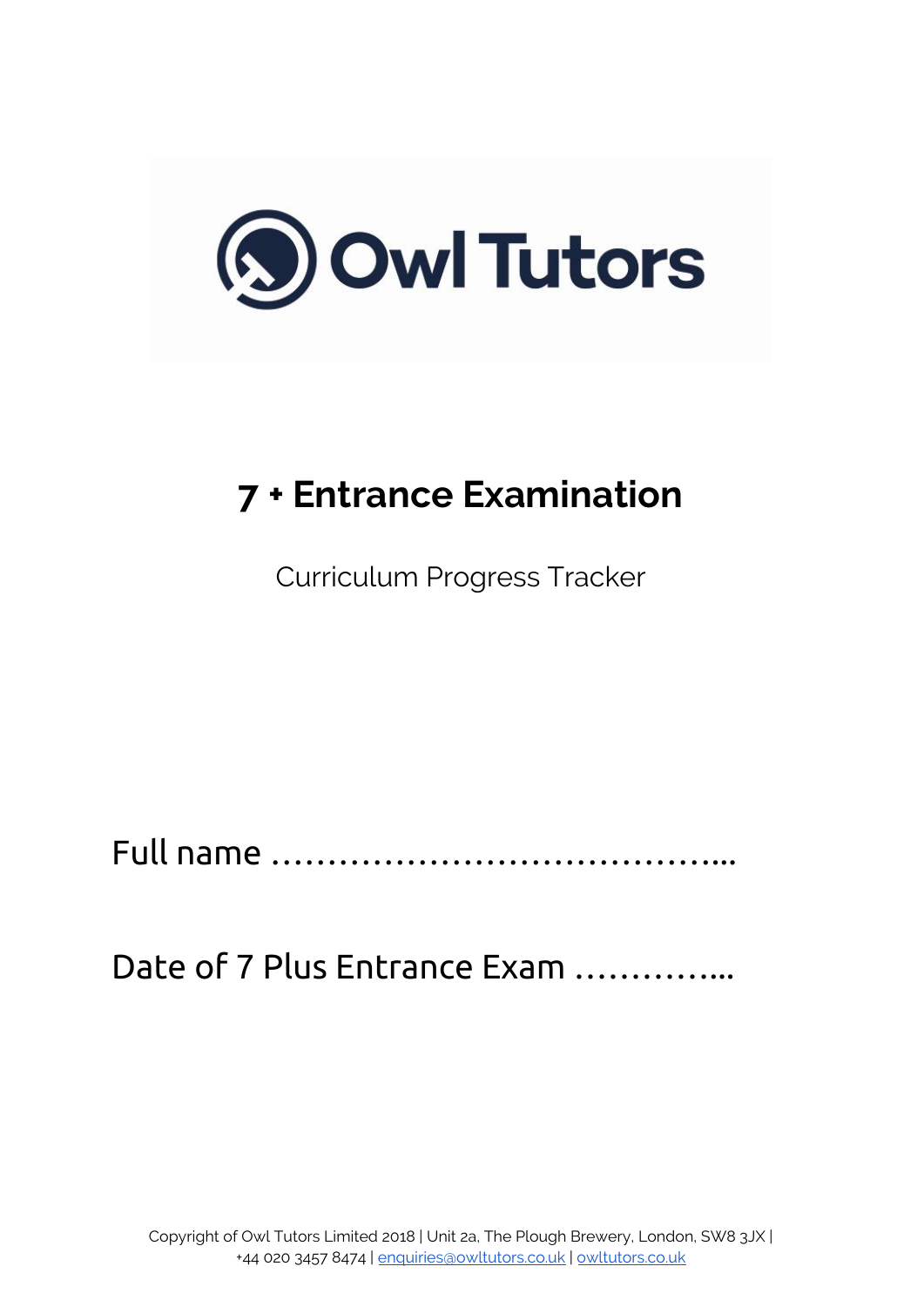## **7+ Curriculum Progress Tracker**

*Track learning objectives as not yet achieving, working towards or achieving the objective.*

# **English**

|   | <b>Speaking and listening</b>                                                                                                                      |  |  |  |  |
|---|----------------------------------------------------------------------------------------------------------------------------------------------------|--|--|--|--|
|   | I can ask relevant questions                                                                                                                       |  |  |  |  |
| 2 | I can articulate and justify answers, including expressing my opinions<br>about things that I have read                                            |  |  |  |  |
| 3 | I can give well-structured descriptions, explanations and narratives                                                                               |  |  |  |  |
| 4 | I can maintain attention and participate actively in conversations,<br>staying on topic and initiating and responding to comments<br>appropriately |  |  |  |  |
| 5 | I can speak audibly and fluently with an increasing command of<br><b>Standard English</b>                                                          |  |  |  |  |

|                | <b>Reading</b>                                                                                                                                                                          |  |  |
|----------------|-----------------------------------------------------------------------------------------------------------------------------------------------------------------------------------------|--|--|
| 6              | I can read a wide variety of age appropriate texts (silently and aloud)<br>quickly, accurately and fluently, automatically decoding words using<br>phonics and other reading strategies |  |  |
| $\overline{7}$ | I can read age appropriate unfamiliar words, including exception<br>words, accurately and without undue hesitation                                                                      |  |  |
| 8              | I can use a dictionary to check the meaning of unfamiliar words                                                                                                                         |  |  |
| 9              | I can explain the meaning of words in context                                                                                                                                           |  |  |
| 10             | I can skim and scan to identify ideas in a text and explain these using<br>my own words                                                                                                 |  |  |
| 11             | I can make simple inferences, such as inferring characters' feelings,<br>thoughts and motives from their actions, and justifying my inferences<br>with evidence                         |  |  |
| 12             | I can predict what might happen next in a narrative                                                                                                                                     |  |  |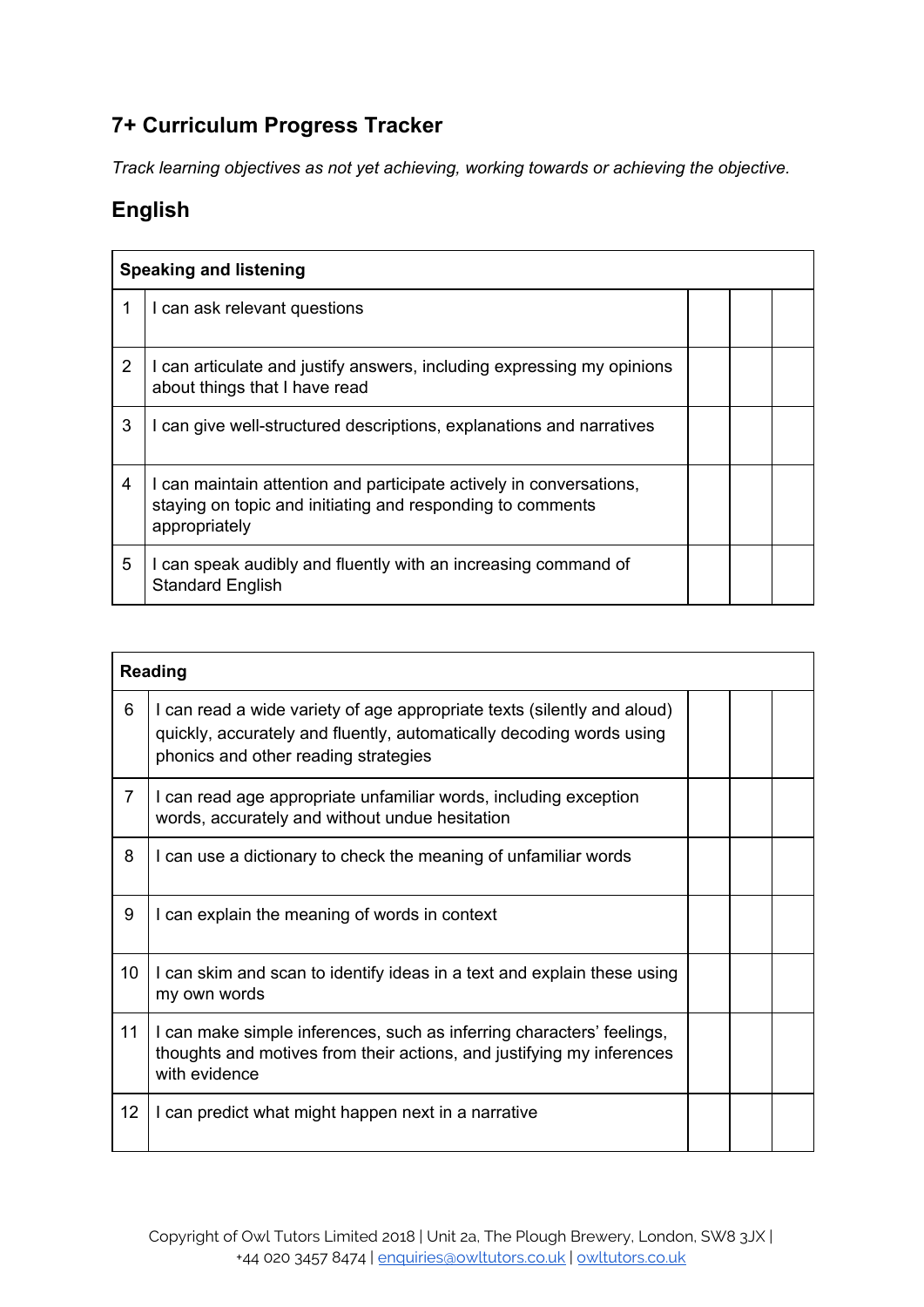| 13 | can recognise and demonstrate understanding of figurative<br>language                                               |  |  |
|----|---------------------------------------------------------------------------------------------------------------------|--|--|
| 14 | can use age-appropriate, academic vocabulary: simile, metaphor,<br>alliteration, adjective, adverb, verb, noun etc. |  |  |

|    | Writing                                                                                                                                                       |  |  |  |
|----|---------------------------------------------------------------------------------------------------------------------------------------------------------------|--|--|--|
| 15 | I can spell many words, including common exception words, using<br>segmenting and other strategies                                                            |  |  |  |
| 16 | I can recognise common homophones and use these accurately                                                                                                    |  |  |  |
| 17 | I can form capital letters and lower-case letters neatly and can begin<br>to join my handwriting with appropriate spacing between words                       |  |  |  |
| 18 | I can write for different purposes, including descriptions, narratives<br>and recounts                                                                        |  |  |  |
| 19 | I can plan in advance what I am going to write either verbally or by<br>making notes                                                                          |  |  |  |
| 20 | I can check my writing makes sense and make simple revisions to<br>my writing, including corrections of common errors in spelling,<br>punctuation and grammar |  |  |  |
| 21 | I can accurately demarcate sentences (using full stops and capital<br>letters)                                                                                |  |  |  |
| 22 | I can use commas in lists                                                                                                                                     |  |  |  |
| 23 | I can write statements and questions, using question marks<br>accurately                                                                                      |  |  |  |
| 24 | I can use a possessive apostrophe (singular) (for example, the girl's<br>book)                                                                                |  |  |  |
| 25 | I can use apostrophes of contraction (for example, can't)                                                                                                     |  |  |  |
| 26 | I can use exclamation marks appropriately and can include<br>exclamatives in my writing                                                                       |  |  |  |
| 27 | I can use direct speech in my narratives with punctuation                                                                                                     |  |  |  |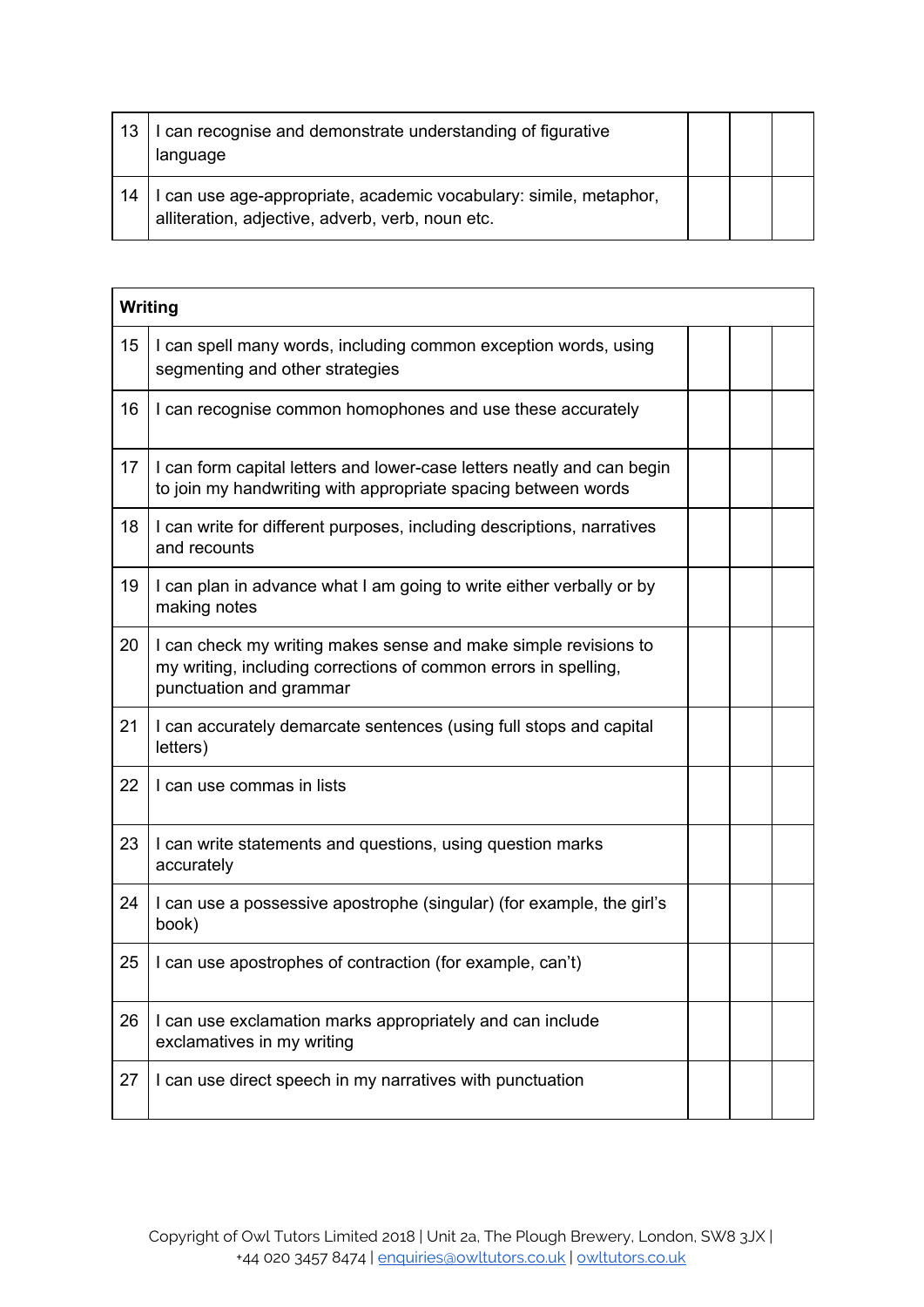| 28 | I can use the present and past tenses correctly and consistently<br>including the progressive form (for example, she is drumming, he<br>was shouting)   |  |  |
|----|---------------------------------------------------------------------------------------------------------------------------------------------------------|--|--|
| 29 | I can structure a simple narrative, using a beginning, middle and end<br>with some attempt to add a dilemma and to resolve it                           |  |  |
| 30 | In narratives, I can describe settings and characters using a variety<br>of vocabulary                                                                  |  |  |
| 31 | I can organise paragraphs around a theme                                                                                                                |  |  |
| 32 | I can use subordination (using when, if, that, before, after, while, so,<br>because, although) and coordination (using or, and, but) in my<br>sentences |  |  |
| 33 | I can vary my sentence starters, including starting sentences with<br>adverbs (first, then, next, suddenly)                                             |  |  |
| 34 | I can use figurative language in my writing                                                                                                             |  |  |
| 35 | I can use expanded noun phrases to describe (for example, the blue<br>butterfly, plain flour, the man in the moon)                                      |  |  |

#### **Maths**

|    | <b>Number and Place Value</b>                                                                                     |  |  |  |
|----|-------------------------------------------------------------------------------------------------------------------|--|--|--|
| 36 | I can count on and back in multiples of 2, 3, 4 and 5 from 0, and in<br>10s from any number, forward and backward |  |  |  |
| 37 | I can find 10 or 100 more or less than any given number                                                           |  |  |  |
| 38 | I can recognise the place value of each digit in a three-digit number<br>(100s, 10s, 1s)                          |  |  |  |
| 39 | I can read and write any three-digit whole number in figures and<br>words                                         |  |  |  |
| 40 | I can compare and order numbers up to 1000                                                                        |  |  |  |
| 41 | I can round any number to the nearest 10, 100 or 1,000                                                            |  |  |  |
| 42 | I can identify, represent and estimate numbers using different<br>representations                                 |  |  |  |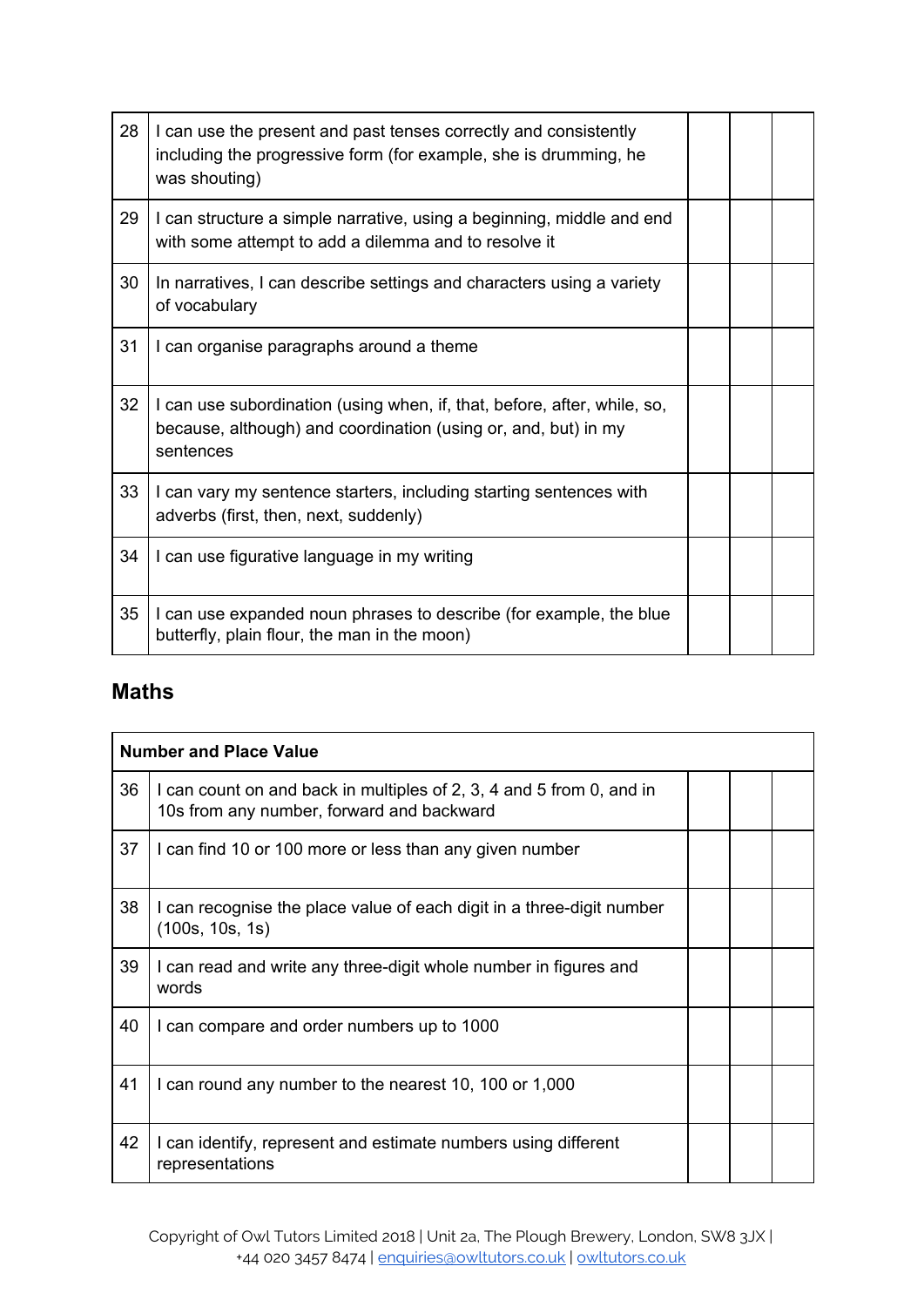| 43 | I can solve number problems and practical problems involving these |  |  |
|----|--------------------------------------------------------------------|--|--|
|    | ideas.                                                             |  |  |

|    | <b>Addition and Subtraction</b>                                                                                                                              |  |  |
|----|--------------------------------------------------------------------------------------------------------------------------------------------------------------|--|--|
| 44 | I can recall and use addition and subtraction facts to 20 fluently, and<br>derive and use related facts up to 100                                            |  |  |
| 45 | I can add and subtract numbers mentally and using formal written<br>methods, including:<br>a two-digit number and 1s<br>a two-digit number and 10s           |  |  |
|    | 2 two-digit numbers<br>3 one-digit numbers                                                                                                                   |  |  |
| 46 | I can show that addition of 2 numbers can be done in any order<br>(commutative) and subtraction of one number from another cannot                            |  |  |
| 47 | I can recognise and use the inverse relationship between addition<br>and subtraction and use this to check calculations and solve missing<br>number problems |  |  |
| 48 | I can solve problems, including missing number problems, using<br>number facts, place value, and more complex addition and<br>subtraction.                   |  |  |

|    | <b>Multiplication and Division</b>                                                                                                                                                                                              |  |  |  |
|----|---------------------------------------------------------------------------------------------------------------------------------------------------------------------------------------------------------------------------------|--|--|--|
| 49 | I can recall and use multiplication and division facts for the 2, 3, 4, 5<br>and 10 multiplication tables, including recognising odd and even<br>numbers                                                                        |  |  |  |
| 50 | I can calculate mathematical statements for multiplication and<br>division within the multiplication tables and write them using the<br>multiplication $(x)$ , division $(+)$ and equals $(=)$ signs                            |  |  |  |
| 51 | I can show that multiplication of 2 numbers can be done in any order<br>commutative) and division of 1 number by another cannot                                                                                                 |  |  |  |
| 52 | I can use formal written methods to multiply a two-digit number by a<br>one-digit number                                                                                                                                        |  |  |  |
| 53 | I can solve problems, including missing number problems, involving<br>multiplication and division, including positive integer scaling problems<br>and correspondence problems in which n objects are connected to m<br>objects. |  |  |  |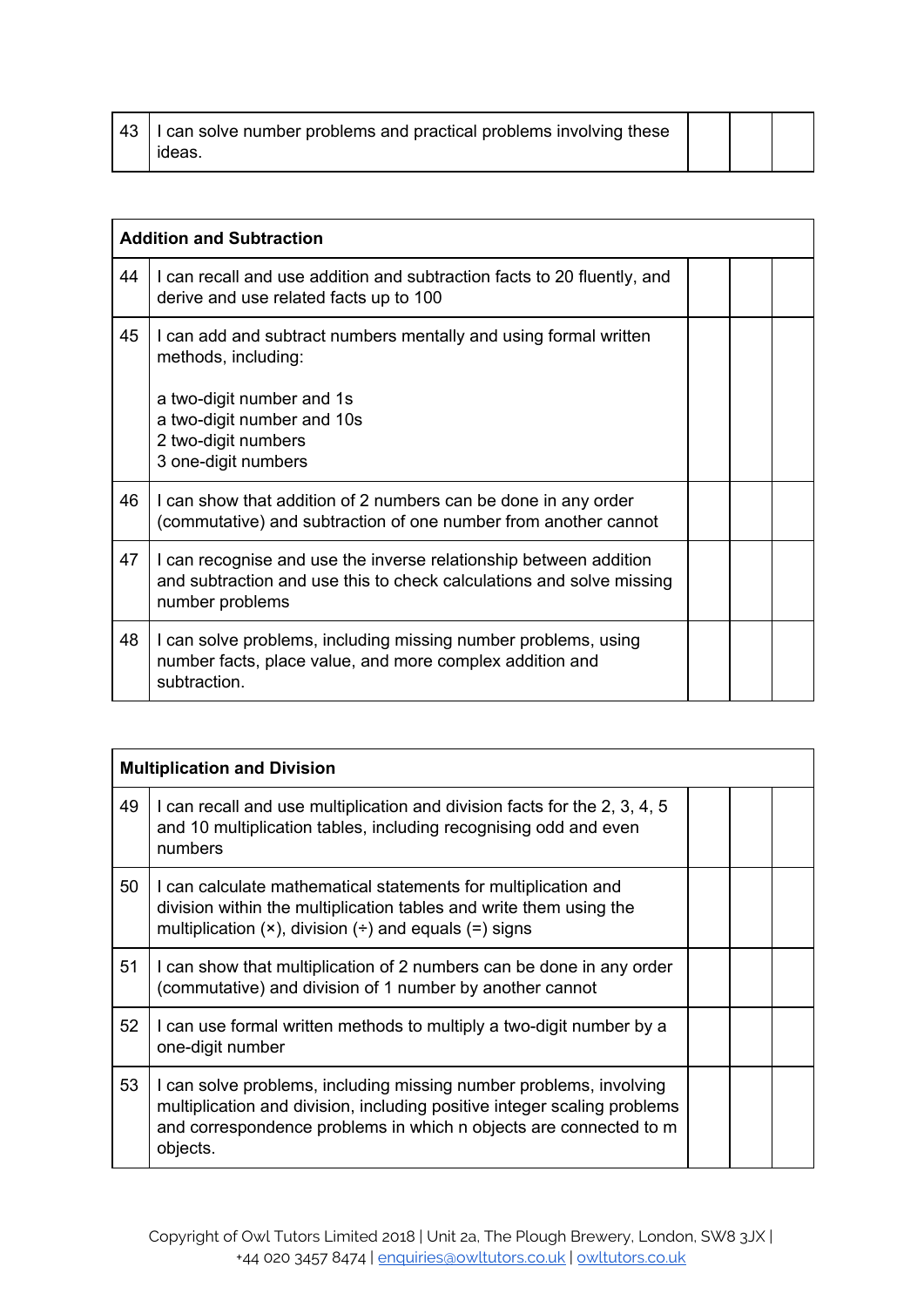|    | <b>Fractions</b>                                                                                                                                                    |  |  |  |
|----|---------------------------------------------------------------------------------------------------------------------------------------------------------------------|--|--|--|
| 54 | I can recognise, find, name and write fractions of a length, shape, set<br>of objects or quantity: unit fractions and non-unit fractions with small<br>denominators |  |  |  |
| 55 | I can recognise and use fractions as numbers: unit fractions and<br>non-unit fractions with small denominators                                                      |  |  |  |
| 56 | I can recognise and show, using diagrams, equivalent fractions with<br>small denominators                                                                           |  |  |  |
| 57 | I can add and subtract fractions with the same denominator within<br>one whole                                                                                      |  |  |  |
| 58 | I can compare and order unit fractions, and fractions with the same<br>denominators                                                                                 |  |  |  |
| 59 | I can solve problems that involve all of the above.                                                                                                                 |  |  |  |

|    | <b>Measurement</b>                                                                                                                                                                                                                                                    |  |  |
|----|-----------------------------------------------------------------------------------------------------------------------------------------------------------------------------------------------------------------------------------------------------------------------|--|--|
| 60 | I can choose and use appropriate standard units to estimate and<br>measure length/height in any direction (m/cm); mass (kg/g);<br>temperature (°C); capacity (litres/ml) to the nearest appropriate unit,<br>using rulers, scales, thermometers and measuring vessels |  |  |
| 61 | I can compare and order lengths, mass, volume/capacity and record<br>the results using $>$ , $<$ and $=$                                                                                                                                                              |  |  |
| 62 | I can measure the perimeter of simple 2-D shapes                                                                                                                                                                                                                      |  |  |
| 63 | I can recognise and use symbols for pounds $(E)$ and pence $(p)$                                                                                                                                                                                                      |  |  |
| 64 | I can find different combinations of coins that equal the same<br>amounts of money                                                                                                                                                                                    |  |  |
| 65 | I can solve problems in a practical context involving addition and<br>subtraction of money in both £ and p, including giving change                                                                                                                                   |  |  |
| 66 | I can tell and write the time from an analogue clock, including using<br>Roman numerals from I to XII, and from a 12-hour digital clock                                                                                                                               |  |  |
| 67 | I can record and compare time in terms of seconds, minutes and<br>hours; use vocabulary such as o'clock, am/pm, morning, afternoon,<br>noon and midnight                                                                                                              |  |  |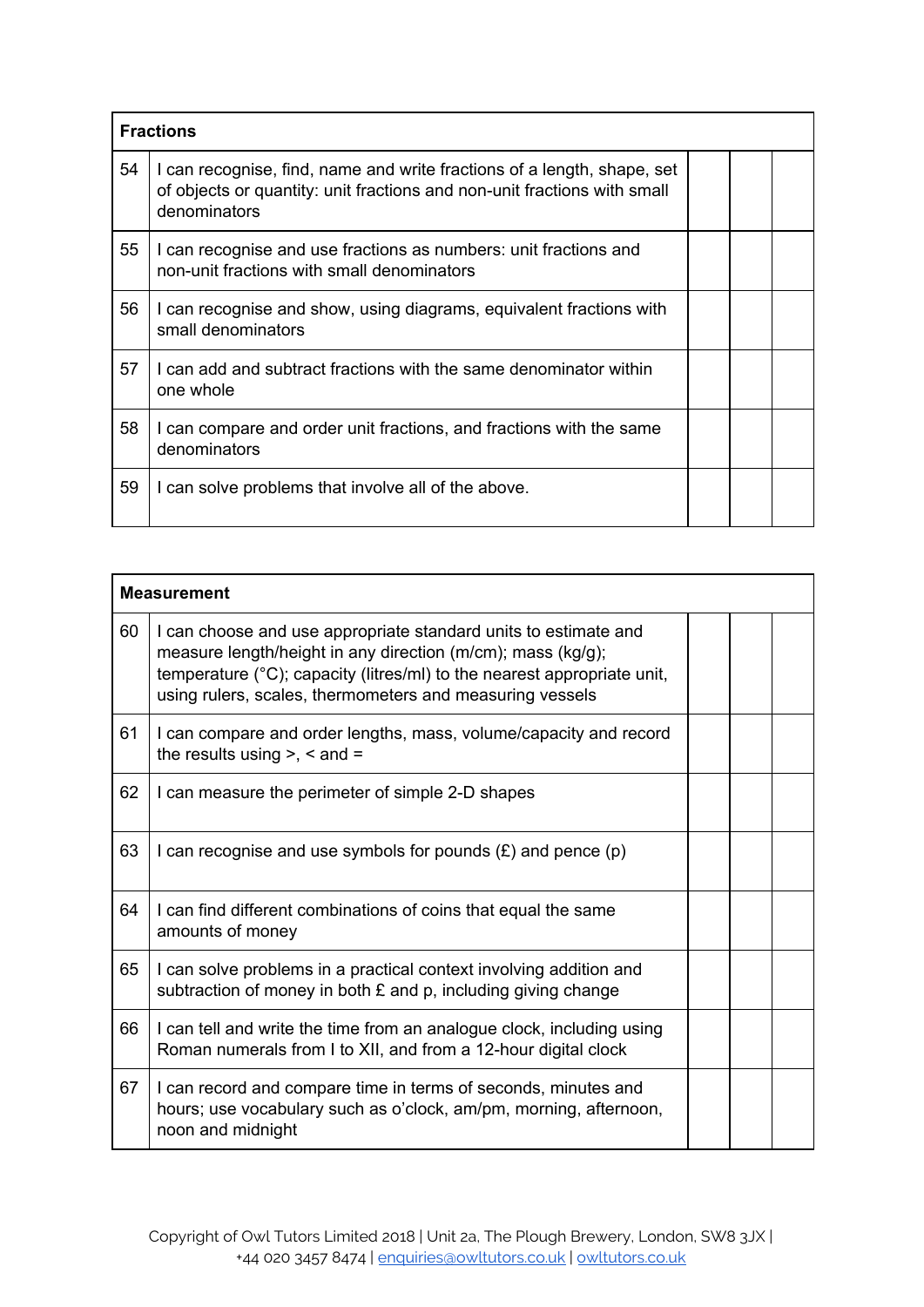| 68 | I know the number of seconds in a minute, minutes in an hour, hours<br>in a day and days in each month, year and leap year |  |  |
|----|----------------------------------------------------------------------------------------------------------------------------|--|--|
| 69 | I can solve problems that involve all of the above.                                                                        |  |  |

| <b>Properties of Shapes</b> |                                                                                                                                                                                                                                                                                    |  |  |  |
|-----------------------------|------------------------------------------------------------------------------------------------------------------------------------------------------------------------------------------------------------------------------------------------------------------------------------|--|--|--|
| 70                          | I can identify and describe the properties of 2-D shapes, including<br>the number of sides and line symmetry in a vertical line                                                                                                                                                    |  |  |  |
| 71                          | I can identify and describe the properties of 3-D shapes, including<br>the number of edges, vertices and faces                                                                                                                                                                     |  |  |  |
| 72                          | I can identify 2-D shapes on the surface of 3-D shapes                                                                                                                                                                                                                             |  |  |  |
| 73                          | I can recognise angles as a property of shape or a description of a<br>turn                                                                                                                                                                                                        |  |  |  |
| 74                          | I can identify right angles, recognise that 2 right angles make a<br>half-turn, 3 make three quarters of a turn and 4 a complete turn                                                                                                                                              |  |  |  |
| 75                          | I can identify horizontal and vertical lines and pairs of perpendicular<br>and parallel lines                                                                                                                                                                                      |  |  |  |
| 76                          | I can order and arrange combinations of mathematical objects in<br>patterns and sequences                                                                                                                                                                                          |  |  |  |
| 77                          | I can use mathematical vocabulary to describe position, direction and<br>movement including movement in a straight line and distinguishing<br>between rotation as a turn and in terms of right angles for quarter,<br>half and three-quarter turns (clockwise and anti-clockwise). |  |  |  |

| <b>Statistics</b> |                                                                                                                            |  |  |  |
|-------------------|----------------------------------------------------------------------------------------------------------------------------|--|--|--|
| 78                | I can interpret and construct simple pictograms, tally charts, block<br>diagrams and tables                                |  |  |  |
| 79                | I can solve one-step and two-step questions using information<br>presented in scaled bar charts and pictograms and tables. |  |  |  |

## **Interpersonal Skills**

**Expected six months prior to the exam**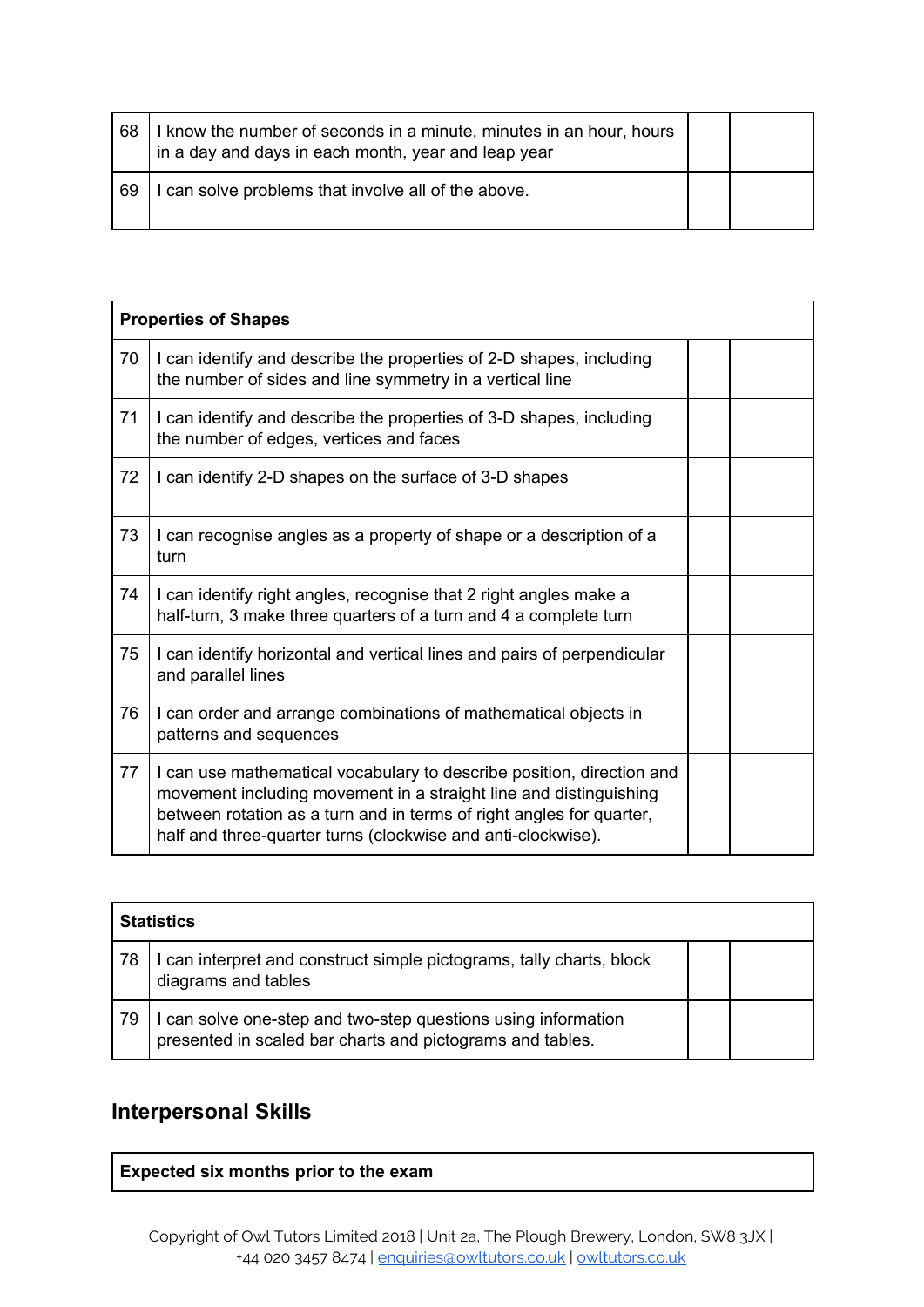| 80 | I can play and work in a group with other children           |  |  |
|----|--------------------------------------------------------------|--|--|
| 81 | I know how to be friendly towards others                     |  |  |
| 82 | I can take turns when I play a game                          |  |  |
| 83 | I can wait my turn to say something in a classroom           |  |  |
| 84 | I can share with others                                      |  |  |
| 85 | I can concentrate and pay attention to the task in hand      |  |  |
| 86 | I know that I have to work hard to achieve my goals          |  |  |
| 87 | I can explain what I am good at and what went well in a task |  |  |
| 88 | I can tell you something special about me                    |  |  |
| 89 | I say "please" and "thank you"                               |  |  |
| 90 | I can fasten my own jacket and put on my shoes               |  |  |
| 91 | I can listen to and follow instructions                      |  |  |

| Expected 12 months prior to the exam |                                                                   |  |  |  |
|--------------------------------------|-------------------------------------------------------------------|--|--|--|
| 92                                   | I can listen and respond to others in a conversation              |  |  |  |
| 93                                   | I can work cooperatively in a group                               |  |  |  |
| 94                                   | I can explain my strengths in learning                            |  |  |  |
| 95                                   | I can resist distractions in order to accurately complete my work |  |  |  |
| 96                                   | I am aware of the consequences of my actions                      |  |  |  |

Copyright of Owl Tutors Limited 2018 | Unit 2a, The Plough Brewery, London, SW8 3JX | +44 020 3457 8474 | [enquiries@owltutors.co.uk](mailto:enquiries@owltutors.co.uk) | [owltutors.co.uk](https://owltutors.co.uk/)